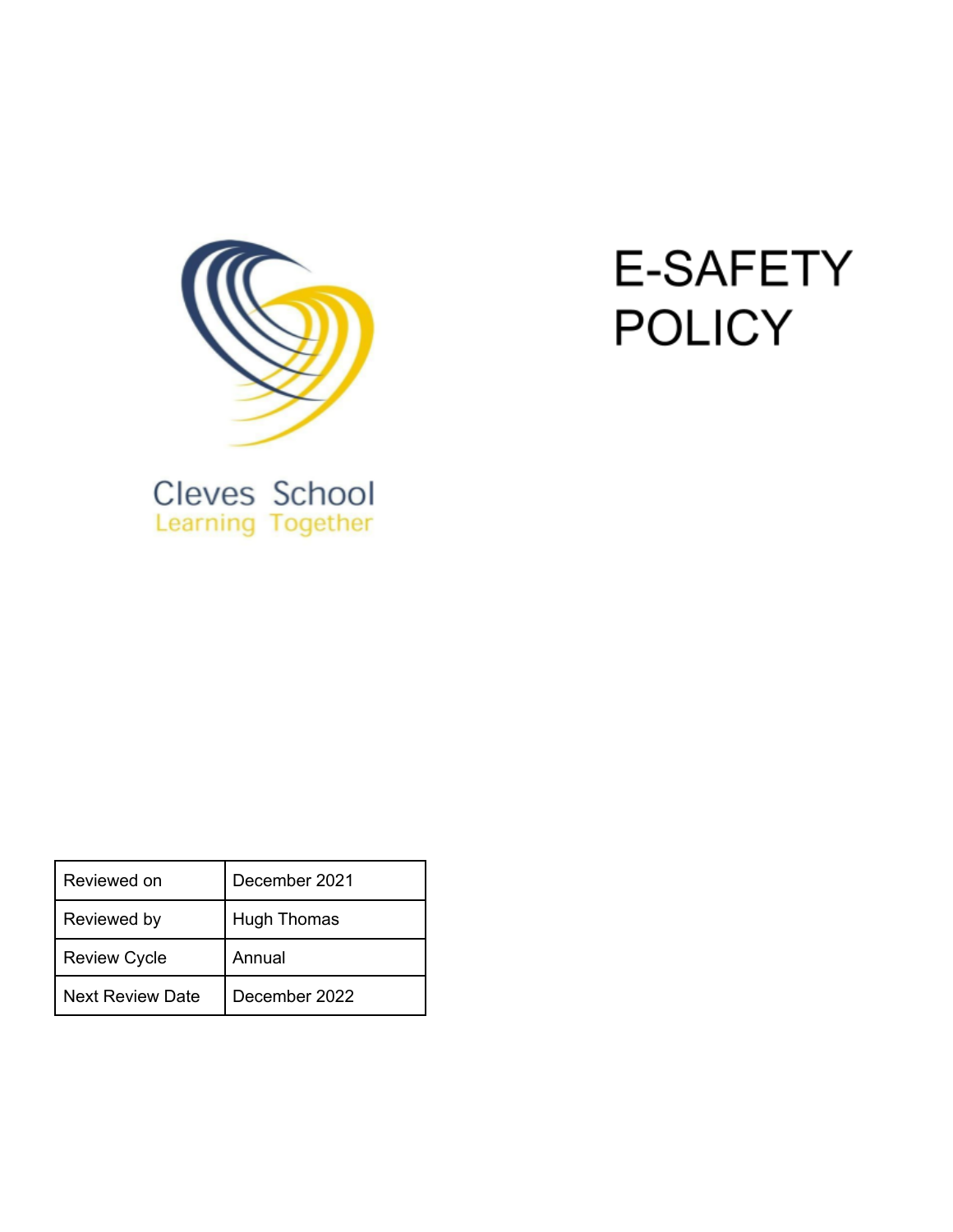# **1. Aims**

Our school aims to:

- Have robust processes in place to ensure the online safety of pupils, staff, volunteers and trustees
- Deliver an effective approach to online safety, which empowers us to protect and educate the whole school community in its use of technology
- Establish clear mechanisms to identify, intervene and escalate an incident, where appropriate

# **2. Legislation and guidance**

This policy is based on the Department for Education's (DfE) statutory safeguarding guidance, [Keeping](https://www.gov.uk/government/publications/keeping-children-safe-in-education--2) Children Safe in [Education,](https://www.gov.uk/government/publications/keeping-children-safe-in-education--2) and its advice for schools on:

- [Teaching](https://www.gov.uk/government/publications/teaching-online-safety-in-schools) online safety in schools
- [Preventing](https://www.gov.uk/government/publications/preventing-and-tackling-bullying) and tackling bullying and [cyber-bullying:](https://www.gov.uk/government/publications/preventing-and-tackling-bullying) advice for headteachers and school staff

It also refers to the Department's guidance on protecting children from [radicalisation.](https://www.gov.uk/government/publications/protecting-children-from-radicalisation-the-prevent-duty)

It reflects existing legislation, including but not limited to the [Education](https://www.legislation.gov.uk/ukpga/2006/40/contents) Act 1996 (as amended), the Education and [Inspections](https://www.legislation.gov.uk/ukpga/2006/40/contents) Act 2006 and the [Equality](https://www.legislation.gov.uk/ukpga/2010/15/contents) Act 2010. In addition, it reflects the [Education](http://www.legislation.gov.uk/ukpga/2011/21/contents/enacted) Act 2011, which has given teachers stronger powers to tackle cyber-bullying by, if necessary, searching for and deleting inappropriate images or files on pupils' electronic devices where they believe there is a 'good reason' to do so.

The policy also takes into account the National Curriculum computing programmes of study.

This policy complies with our funding agreement and articles of association.

### **3. Roles and responsibilities**

### 3.1 Responsibilities

The Cleves E-safety Policy is part of the Strategic Plan and relates to other policies including those for ICT, Behaviour, Anti-Bullying and Safeguarding. Hugh Thomas is the Cleves ICT Coordinator and Ian Russ is the Child Protection Coordinator. The E-Safety Coordinator is Craig Smith. The Trustee who oversees online safety is Alistair Nelson

All trustees will:

- Ensure that they have read and understand this policy
- Agree and adhere to the terms on the acceptable use of the school's ICT systems and the internet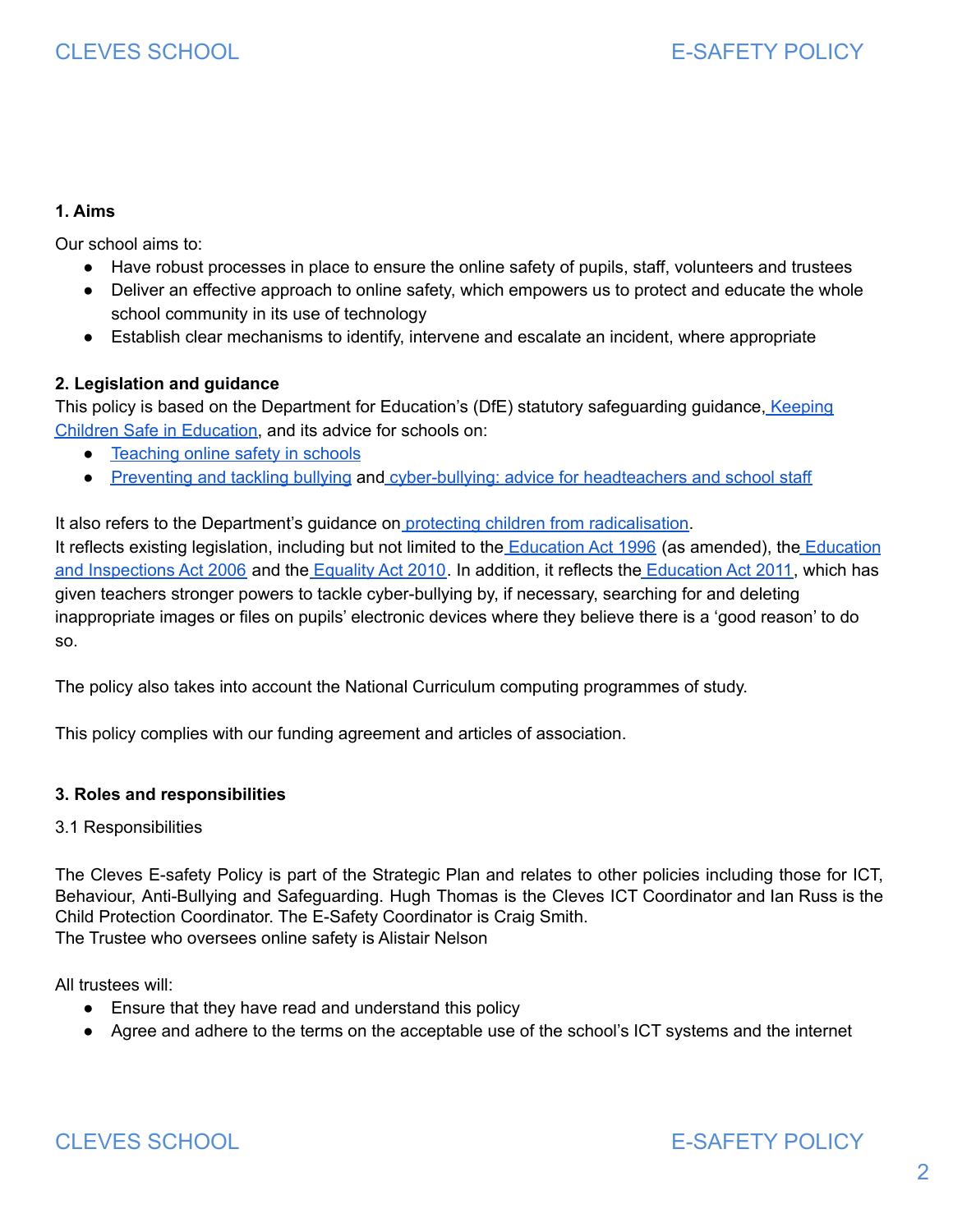# 3.2 The headteacher

The headteacher is responsible for ensuring that staff understand this policy, and that it is being implemented consistently throughout the school.

3.3 The designated safeguarding lead

Details of the school's DSL (and deputies) are set out in our child protection and safeguarding policy as well relevant job descriptions.

The Deputy Headteacher takes lead responsibility for online safety at Cleves, in particular:

- Supporting the headteacher in ensuring that staff understand this policy and that it is being implemented consistently throughout the school
- Working with the headteacher and other staff, as necessary, to address any online safety issues or incidents
- Ensuring that any online safety incidents are logged and dealt with appropriately in line with this policy
- Ensuring that any incidents of cyber-bullying are logged and dealt with appropriately in line with the school's behaviour policy
- Updating and delivering staff training on online safety
- Liaising with other agencies and/or external services if necessary
- Providing regular reports on online safety in school to the headteacher and/or Trustees

# 3.4 The Leadership Team and IT Support Company

The Leadership Team and IT Support Company are responsible for:

- Putting in place appropriate filtering and monitoring systems, which are updated on a regular basis and keep pupils safe from potentially harmful and inappropriate content and contact online while at school, including terrorist and extremist material
- Ensuring that the school's ICT systems are secure and protected against viruses and malware, and that such safety mechanisms are updated regularly
- Conducting a full security check and monitoring the school's ICT systems on a regular basis
- Blocking access to potentially dangerous sites and, where possible, preventing the downloading of potentially dangerous files
- Ensuring that any online safety incidents are logged and dealt with appropriately in line with this policy
- Ensuring that any incidents of cyber-bullying are dealt with appropriately in line with the school's behaviour policy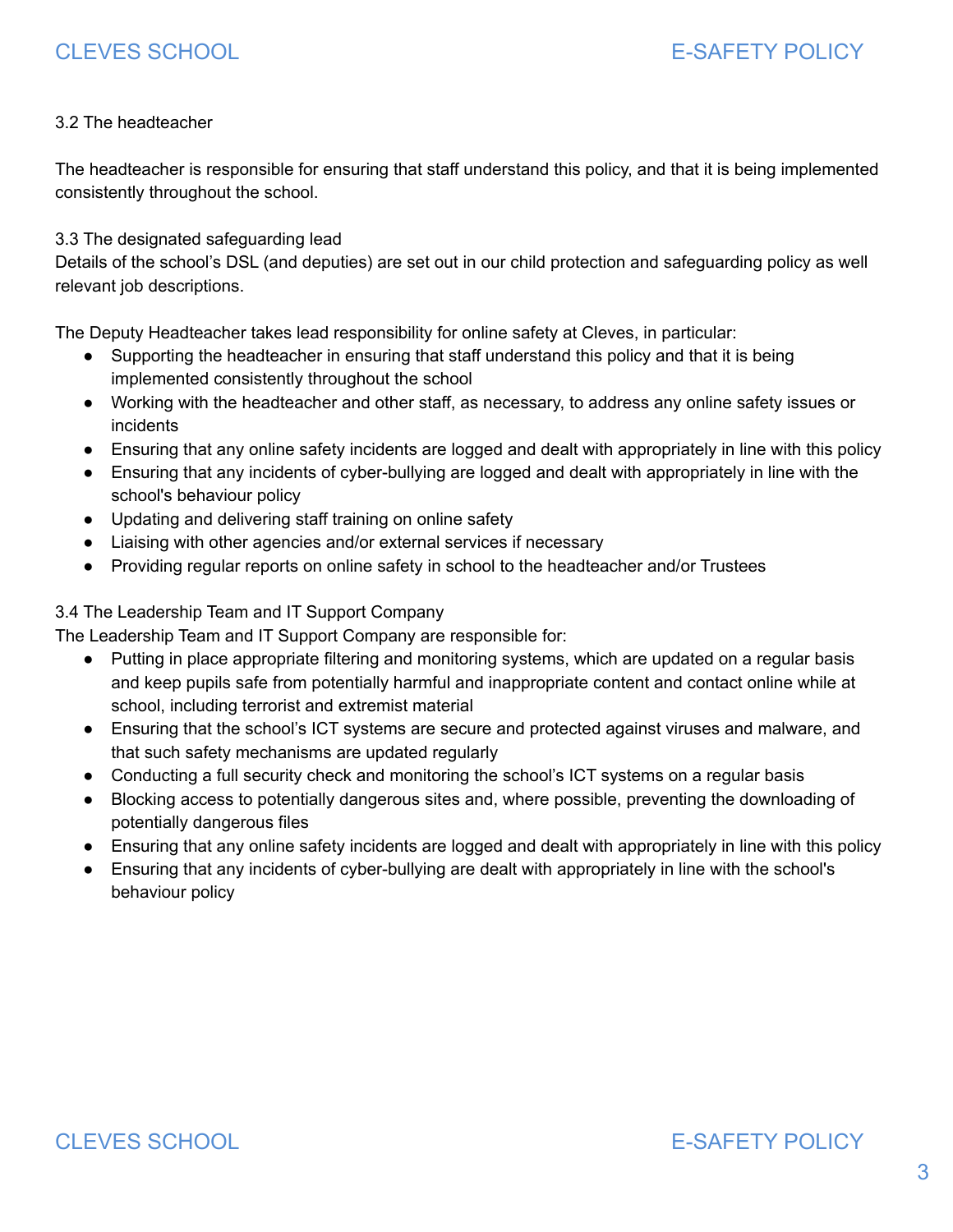# 3.5 All staff and volunteers

All staff, including contractors and agency staff, and volunteers are responsible for:

- Maintaining an understanding of this policy
- Implementing this policy consistently
- Agreeing and adhering to the terms on the acceptable use of the school's ICT systems and the internet and ensuring that pupils follow the school's terms on acceptable use.
- Working with the DSL and Deputy Headteacher to ensure that any online safety incidents are logged and dealt with appropriately in line with this policy
- Ensuring that any incidents of cyber-bullying are dealt with appropriately in line with the school's behaviour policy

# 3.6 Parents

Parents are expected to:

- Notify a member of staff or the headteacher of any concerns or queries regarding this policy
- Ensure their child has read, understood and agreed to the terms on acceptable use of the school's ICT systems and internet (appendices 1 and 2)
- Parents can seek further guidance on keeping children safe online from the following organisations and websites:
	- What are the issues? UK Safer [Internet](https://www.saferinternet.org.uk/advice-centre/parents-and-carers/what-are-issues) Centre
	- Hot topics Childnet [International](http://www.childnet.com/parents-and-carers/hot-topics)
	- Parent factsheet Childnet [International](https://www.childnet.com/resources/parents-and-carers-resource-sheet)

# 3.7 Visitors and members of the community

Visitors and members of the community who use the school's ICT systems or internet will be made aware of this policy, when relevant, and expected to read and follow it.

# **4. Educating pupils about online safety**

ICT in the 21<sup>st</sup> Century is seen as an essential resource to support learning and teaching, as well as playing an important role in the everyday lives of children, young people and adults. Information and Communications Technology covers a wide range of resources including; web-based and mobile learning. It is also important to recognise the constant and fast paced evolution of ICT within our society as a whole.

As E-safety is an important aspect of strategic leadership within the school, the Head and trustees have ultimate responsibility to ensure that the policy and practices are embedded and monitored. The named E-safety co-ordinator in this school is Craig Smith who has been designated this role as a member of the senior leadership team. All members of the school community have been made aware of who holds this post. It is the role of the E-safety co-ordinator to keep abreast of current issues and guidance.

Senior Management and Trustees are updated by the Head/E-safety co-ordinator and all trustees have an understanding of the issues and strategies at our school in relation to local and national guidelines and advice.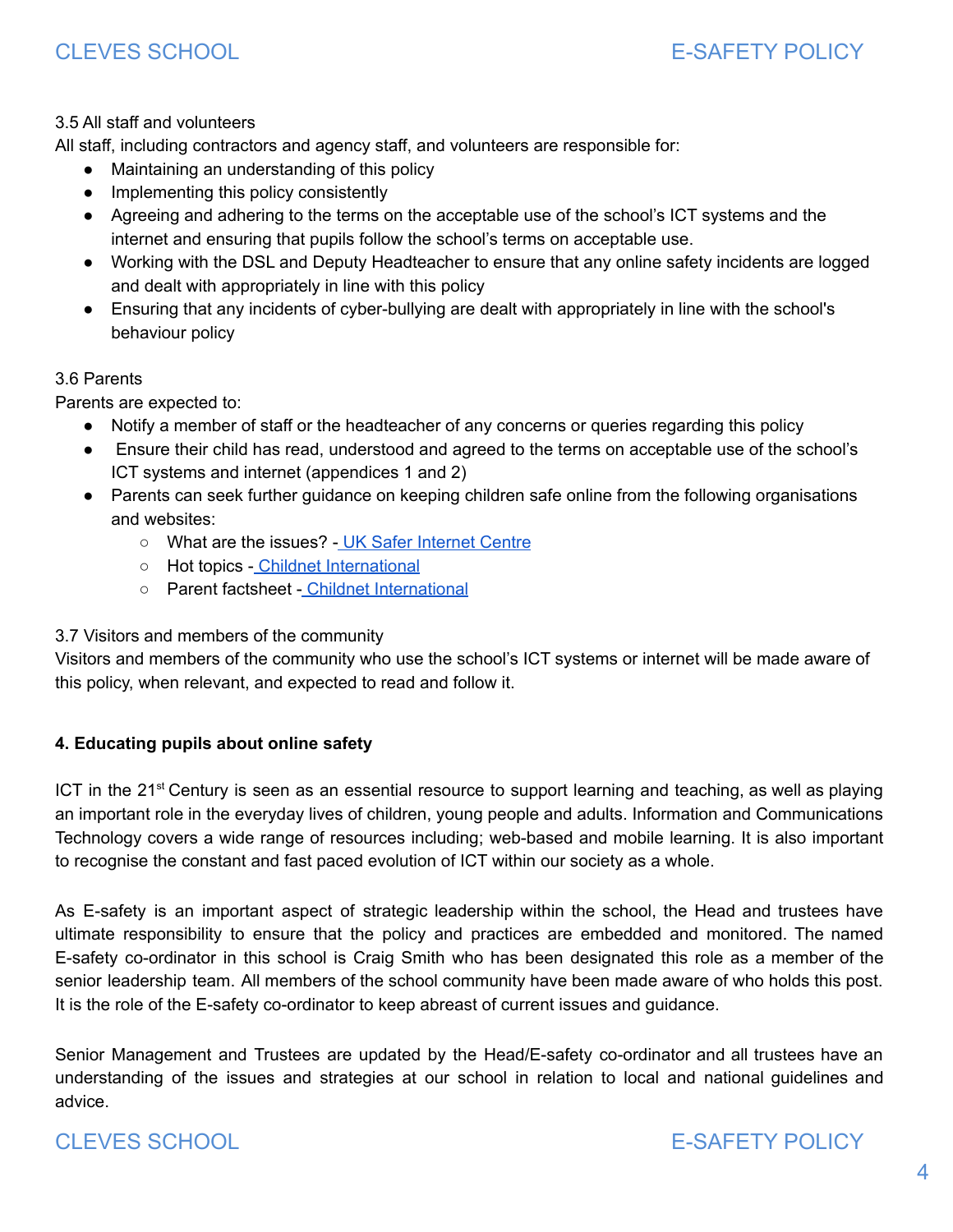This policy, supported by the school's acceptable use agreement is to protect the interests and safety of the whole school community. It is linked to the following mandatory school policies: child protection, health and safety, home–school agreements, and behaviour/pupil discipline (including the anti-bullying) policy and PSHE.

Pupils will be taught about online safety as part of the curriculum:

Pupils in Key Stage 2 will be taught to:

- Use technology safely, respectfully and responsibly
- Recognise acceptable and unacceptable behaviour
- Identify a range of ways to report concerns about content and contact

By the end of primary school, pupils will know:

- Pupils are aware of the relevant legislation when using the internet such as data protection and intellectual property which may limit what they want to do but also serves to protect them.
- Pupils are made aware of the implications of sharing images on social media and messaging platforms.
- Pupils are taught about the importance of checking privacy settings regularly on media platforms to ensure that their content is only available to the intended audience.
- Pupils are aware that they create digital footprints when using the internet/media platforms and the impact that a positive/negative history could have.
- Pupils are taught about copyright and respecting other people's information, images, etc through discussion, modeling and activities.
- Pupils are aware of the impact of Cyberbullying and know how to seek help if they are affected by any form of online bullying. Pupils are also aware of where to seek advice or help if they experience problems when using the internet and related technologies; i.e. parent/ carer, teacher/ trusted staff member, or an organisation such as Childline or CEOP report abuse button. (Anti-Bullying Policy - Section Cyber Bullying)
- Pupils are taught to critically evaluate materials and learn good searching skills through cross curricular teacher models, discussions and via the ICT curriculum.
- Pupils are taught about the potential risks posed by communicating with other people online (and the possibility they may not be who they say).

The safe use of social media and the internet will also be covered in other subjects where relevant.

We will use assemblies to raise pupils' awareness of the dangers that can be encountered online and may also invite speakers to talk to pupils about this.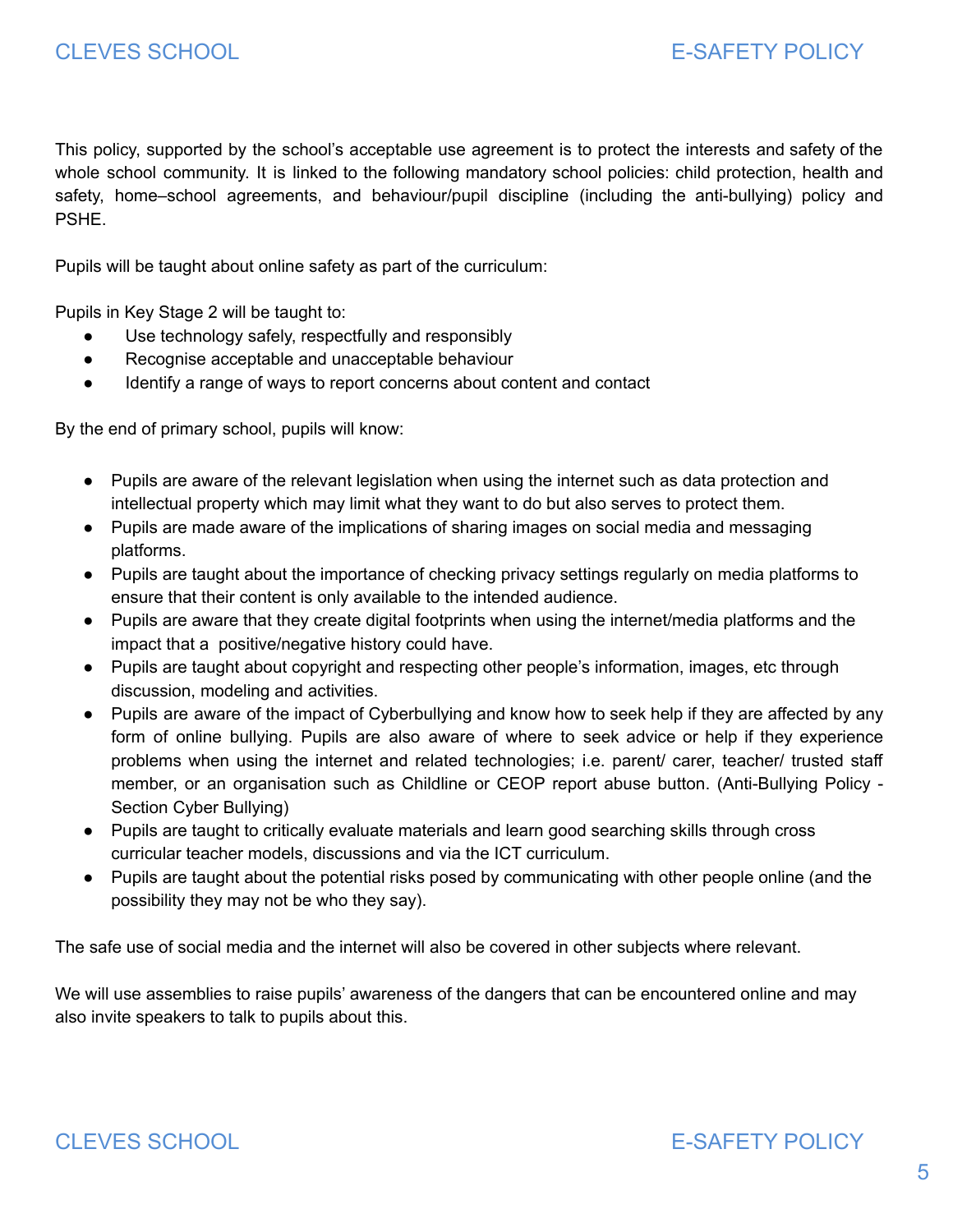Whilst exciting and beneficial both in and out of the context of education, ICT, particularly web- based resources, are not consistently policed. All users need to be aware of the range of risks associated with the use of these Internet technologies.

At Cleves School*,* we understand the responsibility to educate our pupils on eSafety issues; teaching them the appropriate behaviours and critical thinking skills to enable them to remain both safe and legal when using the internet and related technologies, in and beyond the context of the classroom.

# **5. Educating parents about online safety**

The school will raise parents' awareness of internet safety in newsletters or other communications home, and in information via our website.

Online safety will also be covered during curriculum evenings for parents.

If parents have any queries or concerns in relation to online safety, these should be raised in the first instance with the headteacher and/or the DSL.

Concerns or queries about this policy can be raised with any member of staff or the headteacher.

### **6. Cyber-bullying**

### 6.1 Definition

Cyber-bullying takes place online, such as through social networking sites, messaging apps or gaming sites. Like other forms of bullying, it is the repetitive, intentional harming of one person or group by another person or group, where the relationship involves an imbalance of power.

### 6.2 Preventing and addressing cyber-bullying

To help prevent cyber-bullying, we will ensure that pupils understand what it is and what to do if they become aware of it happening to them or others. We will ensure that pupils know how they can report any incidents and are encouraged to do so, including where they are a witness rather than the victim.

The school will actively discuss cyber-bullying with pupils, explaining the reasons why it occurs, the forms it may take and what the consequences can be. Staff will discuss cyber-bullying with pupils, and the issue will be addressed in assemblies.

Teaching staff are also encouraged to find opportunities to use aspects of the curriculum to cover cyber-bullying. This includes personal, social, health and economic (PSHE) education, and other subjects where appropriate.

All staff, trustees and volunteers (where appropriate) receive training on cyber-bullying, its impact and ways to support pupils, as part of safeguarding training.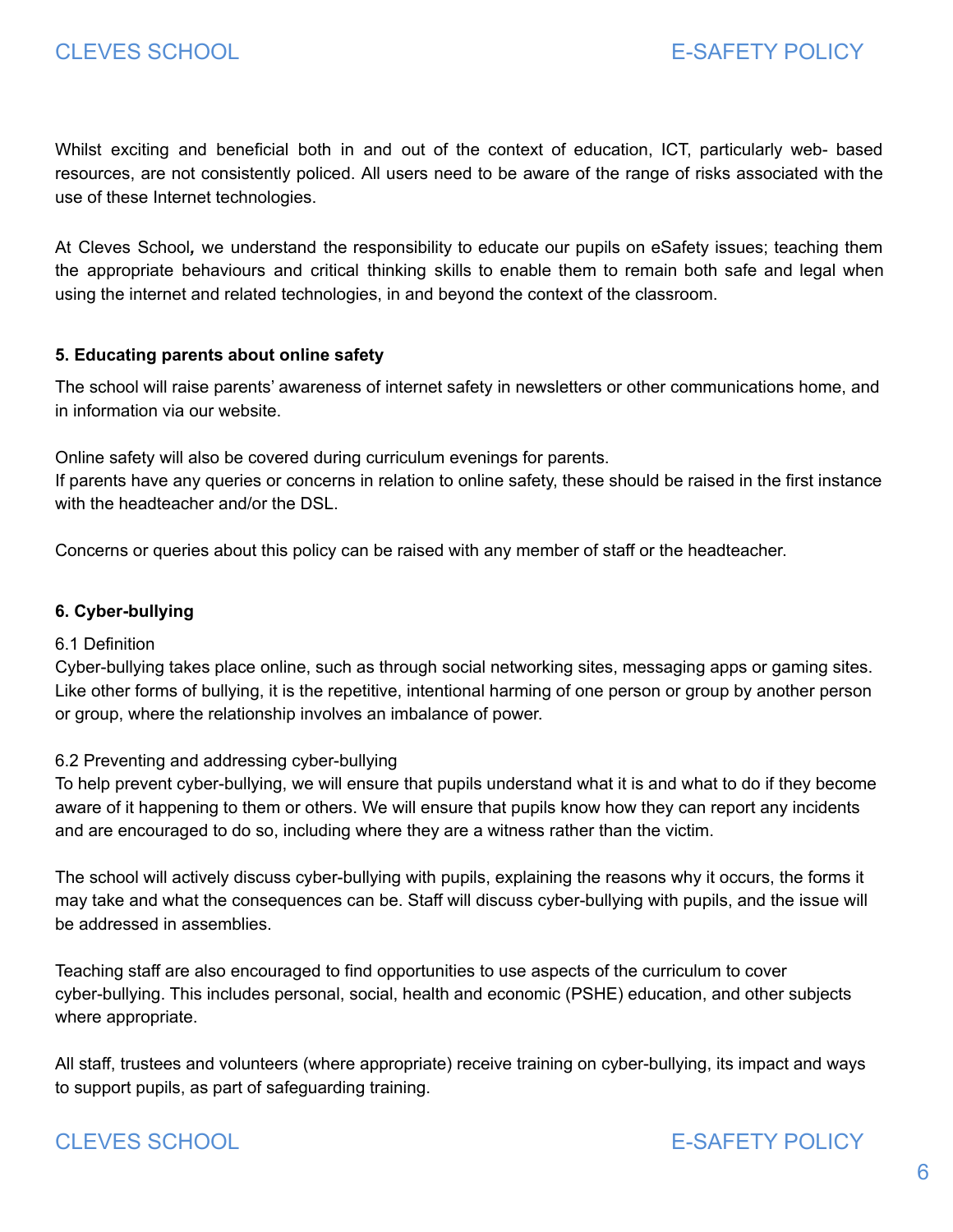The academy also sends information/leaflets on cyber-bullying to parents so that they are aware of the signs, how to report it and how they can support children who may be affected.

In relation to a specific incident of cyber-bullying, the academy will follow the processes set out in the behaviour policy. Where illegal, inappropriate or harmful material has been spread among pupils, the academy will use all reasonable endeavours to ensure the incident is contained.

The DSL will consider whether the incident should be reported to the police if it involves illegal material, and will work with external services if it is deemed necessary to do so.

# 6.3 Examining electronic devices

Academy staff have the specific power under the Education and Inspections Act 2006 (which has been increased by the Education Act 2011) to search for and, if necessary, delete inappropriate images or files on pupils' electronic devices, including mobile phones, iPads and other tablet devices, where they believe there is a 'good reason' to do so.

When deciding whether there is a good reason to examine or erase data or files on an electronic device, staff must reasonably suspect that the data or file in question has been, or could be, used to:

- Cause harm, and/or
- Disrupt teaching, and/or
- Break any of the school rules

If inappropriate material is found on the device, it is up to the staff member in conjunction with the DSL or other member of the senior leadership team to decide whether they should:

- Delete that material, or
- Retain it as evidence (of a criminal offence or a breach of school discipline), and/or
- Report it to the police

Any searching of pupils will be carried out in line with the DfE's latest guidance on [screening,](https://www.gov.uk/government/publications/searching-screening-and-confiscation) searching and [confiscation](https://www.gov.uk/government/publications/searching-screening-and-confiscation).

Any complaints about searching for or deleting inappropriate images or files on pupils' electronic devices will be dealt with through the school complaints procedure.

# **7. Acceptable use of the internet in school**

All pupils, parents, staff, volunteers and trustees are expected to sign an agreement regarding the acceptable use of the school's ICT systems and the internet. Visitors will be expected to read and agree to the school's terms on acceptable use if relevant.

Use of the school's internet must be for educational purposes only, or for the purpose of fulfilling the duties of an individual's role.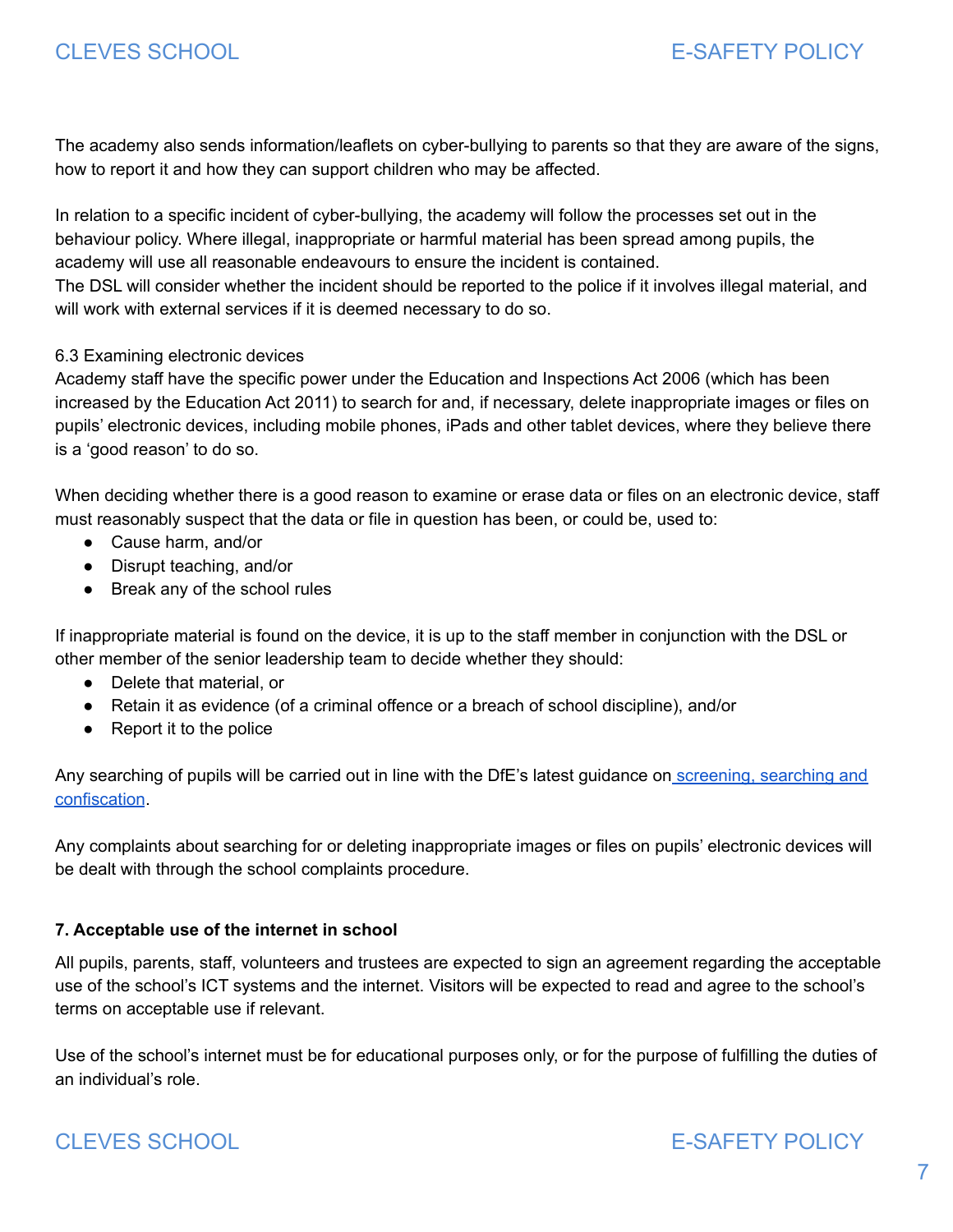We will monitor the websites visited by pupils, staff, volunteers, governors and visitors (where relevant) to ensure they comply with the above.

7.1 Monitoring

Authorised ICT staff may inspect any ICT equipment owned or leased by the School at any time without prior notice. ICT authorised staff may monitor, intercept, access, inspect, record and disclose telephone calls, e-mails, instant messaging, internet/intranet use and any other electronic communications (data, voice or image) involving its employees or contractors, without consent, to the extent permitted by law. This may be to confirm or obtain School business related information; to confirm or investigate compliance with School policies, standards and procedures; to ensure the effective operation of School ICT; for quality control or training purposes; to comply with a Subject Access Request under the Data Protection Act 1998, or to prevent or detect crime.

ICT authorised staff may, without prior notice, access the e-mail or voice-mail account where applicable, of someone who is absent in order to deal with any business-related issues retained on that account.

All monitoring, surveillance or investigative activities are conducted by ICT authorised staff and comply with the Data Protection Act 1998, the Human Rights Act 1998, the Regulation of Investigatory Powers Act 2000 (RIPA) and the Lawful Business Practice Regulations 2000.

The school's ICT systems security will be reviewed regularly. Virus protection will be updated regularly by the Network Manager and security strategies will be discussed with Senior Management, ICT Coordinator and ICT support agencies. Forensic Software is in use and will monitor pupil's use of a computer in accordance with the Acceptable Use Policy. In line with recommended guidelines, filters and monitoring systems are in place to limit pupils' exposure to risks associated with technology such as:

- Child sexual exploitation
- Radicalisation
- Sexual predation
- Cyber-bullying

Any inappropriate usage will be reported to the designated safeguarding leads.

### 7.2 Computer Viruses

All files downloaded from the Internet, received via e-mail or on removable media (e.g. memory stick, CD) must be checked for any viruses using school provided anti-virus software before using them.

Never interfere with any anti-virus software installed on school ICT equipment that you use. If your machine is not routinely connected to the school network, you must make provision for regular virus updates through the ICT team.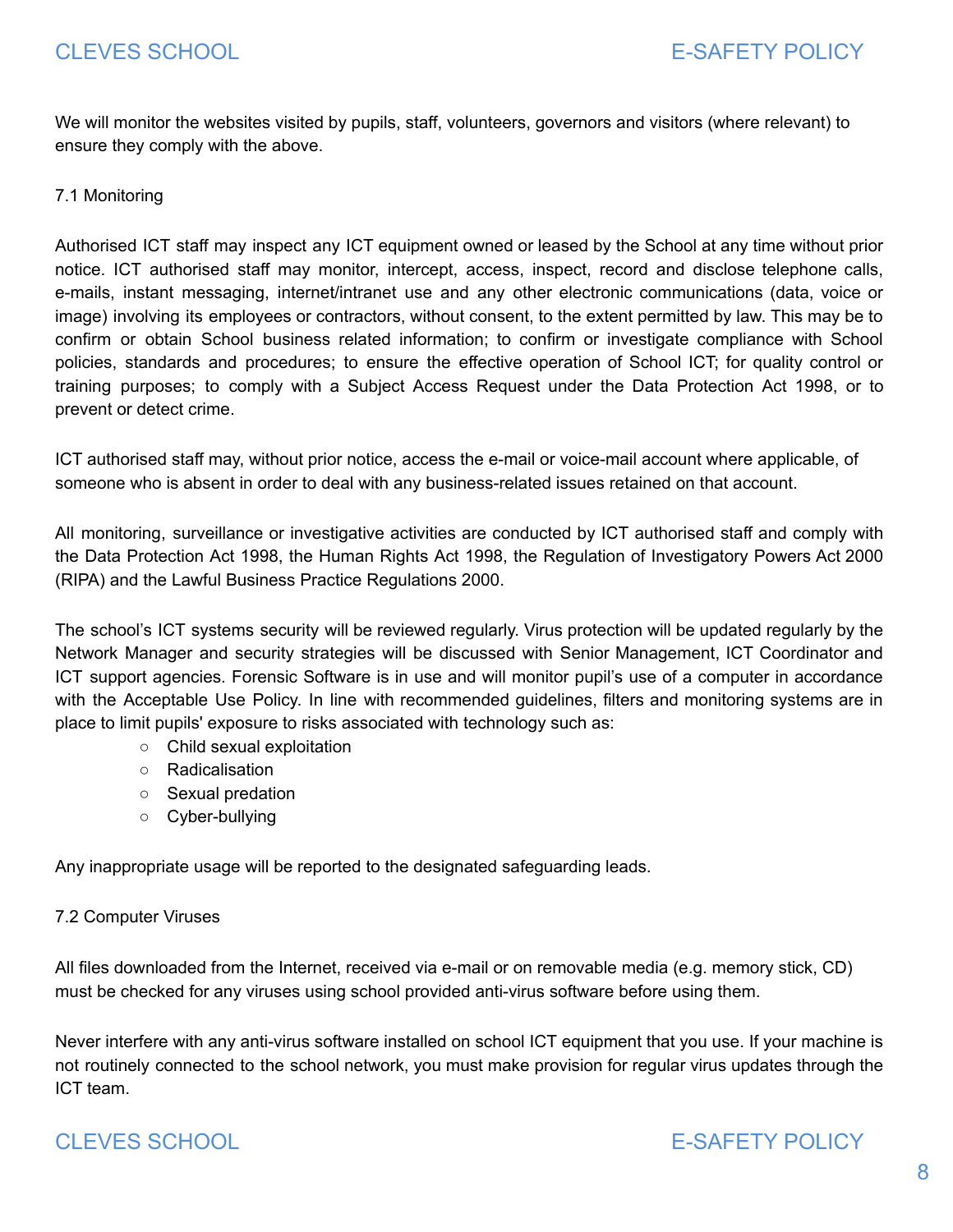If you suspect there may be a virus on any school ICT equipment, stop using the equipment and contact the School Business Manager or Deputy Headteacher immediately. They will advise you what actions to take and be responsible for advising others that need to know.

### 7.3 e-Mail and Google Hub

The use of e-mail within most schools is an essential means of communication for both staff and pupils. Educationally, e-mail can offer significant benefits including; direct written contact between schools on different projects, be they staff based or pupil based, within school or international. We recognise that pupils need to understand how to style an e-mail in relation to their age and good network etiquette; 'netiquette'.

The Google Hub is an integrated set of interactive online services that provide teachers, pupils and parents with information, tools and resources to support and enhance educational delivery and management. The school shows the children how to responsibly interact with one another via the Hub – showing respect, collaborating and communicating with each other. In the context of school, e-mail and the Hub should not be considered private.

- The school gives all staff their own e-mail account to use for all school business as a work based tool. This is to minimise the risk of receiving unsolicited or malicious e-mails and avoids the risk of personal profile information being revealed. Under no circumstances should staff contact pupils, parents or conduct any school business using personal e-mail addresses.
- It is the responsibility of each account holder to keep the password to both their email and learning platform accounts secure.
- For the safety and security of users and recipients, all mail is filtered and logged; if necessary e- mail histories can be traced. The school email account should be the account that is used for all school business.
- Children are taught how to successfully and safely use email and each child will be given their own personal Cleves School email address. Pupils may only use school approved accounts on the school system and only under direct teacher supervision for educational purposes.
- All pupil e-mail users are expected to adhere to the generally accepted rules of netiquette particularly in relation to the use of appropriate language and not revealing any personal details about themselves or others in e-mail communication, or arrange to meet anyone without specific permission, virus checking attachments.
- Pupils must immediately tell a teacher/ trusted adult if they receive an offensive e-mail.
- Staff must inform the ICT coordinator or Deputy Headteacher if they receive an offensive e-mail.
- The forwarding of chain letters is not permitted.
- However the school e-mail is accessed, (whether directly, through webmail when away from the office or on non-school hardware), all the school e-mail policies apply.
- Pupils must not arrange to meet any person that they have only ever previously met on the Internet or by email or in a chat room, unless a parent, guardian or teacher has given them permission and they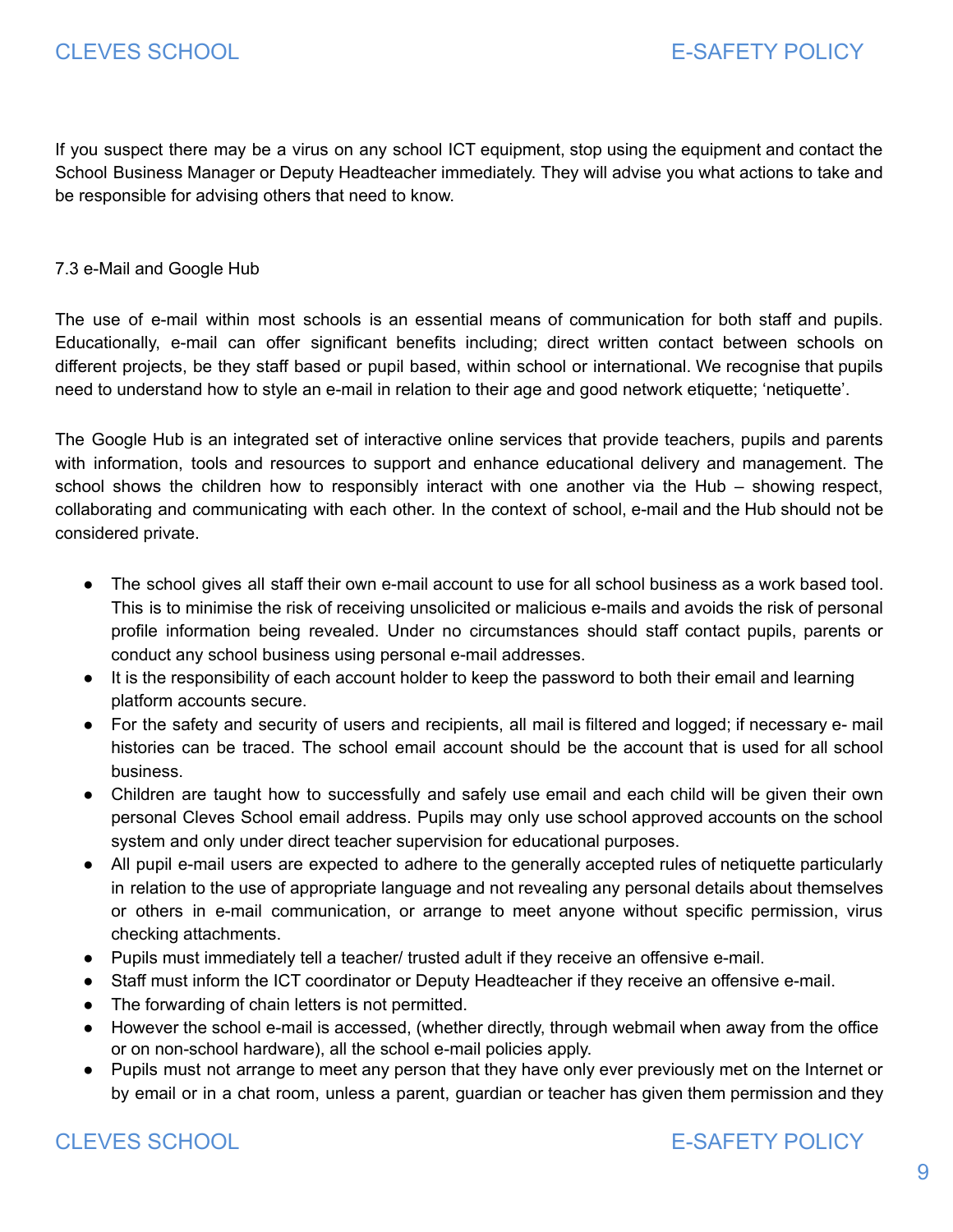take a responsible adult with them.

- Pupils must not place personal photos on any social network space provided in the school learning platform. Pupils will be advised to use nicknames and avatars when using social networking sites.
- Pupils and parents will be advised that the use of social network spaces outside school brings a range of dangers for primary aged pupils.

#### **8. Pupils using mobile devices in the academy**

Pupils may bring mobile devices into school, but are not permitted to use them during the school day unless permission is given by a member of staff.

#### **9. Staff using work devices outside the academy**

Staff members using a work device outside school must not install any unauthorised software on the device and must not use the device in any way which would violate the school's terms of acceptable use.

Staff must ensure that their work device is secure and password-protected, and that they do not share their password with others. They must take all reasonable steps to ensure the security of their work device when using it outside school. Any USB devices containing data relating to the school must be encrypted.

- Emerging technologies will be examined for educational benefit and a risk assessment will be carried out before use in school is allowed
- Mobile phones and associated cameras will not be used during lessons or formal school time except as part of an educational activity. The sending of abusive or inappropriate text messages is forbidden.
- Games machines including the iPod Touch, iPad and other handheld consoles (e.g. Nintendo DS) have Internet access which may not include filtering. Care will be taken with their use within the school.
- Staff will use a school phone where contact with pupils or parents is required. There may be a need to create messaging groups during school visits which allows Staff/Parent communication.

If staff have any concerns over the security of their device, they must seek advice from the SLT.

Work devices must be used solely for work activities.

### **10. How the academy will respond to issues of misuse**

Where a pupil misuses the school's ICT systems or internet, we will follow the procedures set out in our acceptable use policy. Complaints of Internet misuse will be dealt with by a senior member of staff. The action taken will depend on the individual circumstances, nature and seriousness of the specific incident, and will be proportionate.